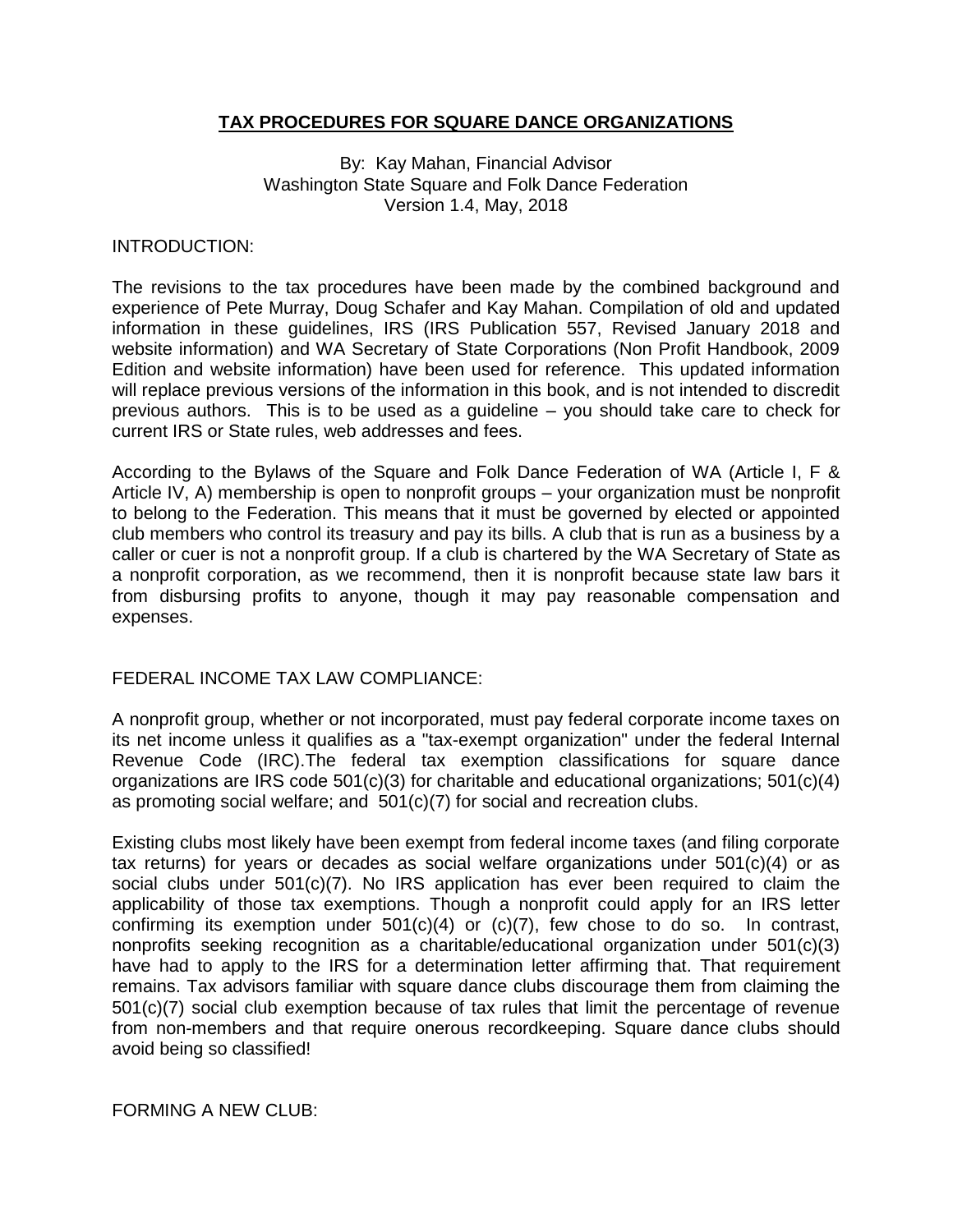Founding documents for new organizations – Articles of Incorporation, Constitution, Association agreements, etc that describe the purposes of an organization and its basic rules. Your organization does not have to be a corporation; it can be an association. However a corporation provides more protection of its members from lawsuits.

There are sample Articles of Organization on page 70 of IRS Publication 557: Tax-Exempt Status for your Organization (Revised January 2018). You can download or order this and other IRS forms and publications on the IRS website: [www.irs.gov.](http://www.irs.gov/)

Your club may have to go through a revision process to change your Articles of Incorporation or Constitution. This process should already be provided for in those documents.

It is important that you get these documents in order and have the most recent copies signed by at least two officers and placed in a safe and accessible place.

Determine Fiscal Year – If you have not done so already, choose a fiscal year. For square dance clubs, reasonable choices for year-end are Dec 31, June 30, Aug 31, or whenever you change officers. This will determine when your tax return needs to be filed.

HOW TO VERIFY YOUR TAX EXEMPT/NONPROFIT STATUS:

UBI (Unified Business ID) WA Secretary of State - [www.sos.wa.gov/corps/](http://www.sos.wa.gov/corps/) Enter information in CCFS Advanced Search – it should give you the status of your organization.

EIN (Employer Identification Number) IRS - <https://apps.irs.gov/app/eos/> Exempt Organizations Select Check. If you are not sure whether you already have a valid number, call IRS at 1-800-829-4933

TO APPLY FOR NONPROFIT/TAX EXEMPT NUMBERS:

UBI (Unified Business ID) Number

.

WA Secretary of State – To download paper forms on the website [www.secstate.wa.gov/corps/nonprofitcorporationsonlineandpaperregistration.aspx](http://www.secstate.wa.gov/corps/nonprofitcorporationsonlineandpaperregistration.aspx)  Nonprofit Corporations, Online and Paper Registration. The application fee for online

registration is \$50, for paper registration the fee is \$30.

EIN (Employer Identification Number)

IRS – There are three ways to get a new Tax ID number:

1. Online at [www.irs.gov/businesses/small](http://www.irs.gov/businesses/small) Click on the Employer ID numbers link, Interview-style online EIN application. You will need to furnish information about your

organization, including fiscal year. The application includes embedded help topics and hyperlinked keywords and definitions, so separate instructions aren't needed. After all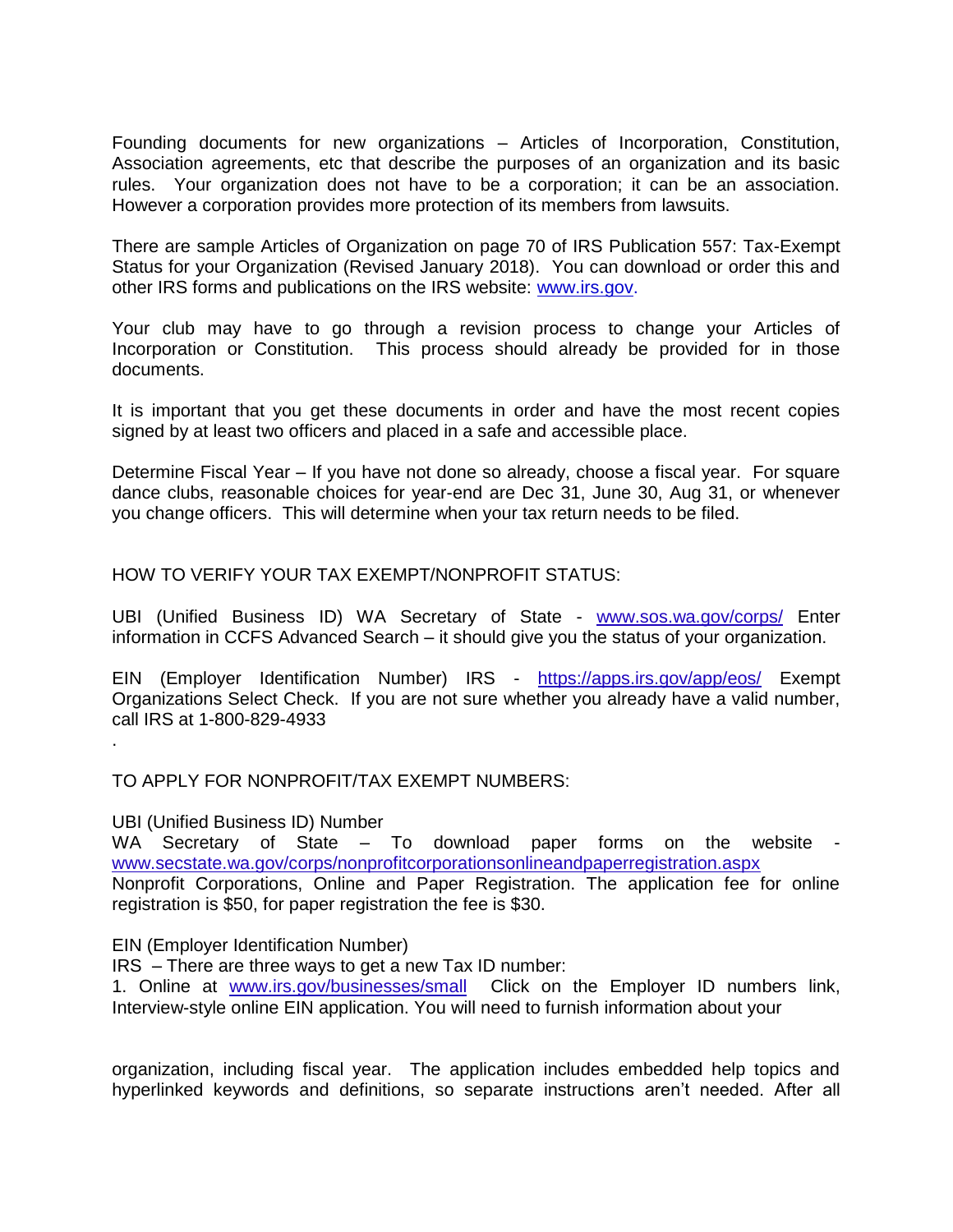validations are done, you will get your EIN immediately upon completion. You can then download, save and print your confirmation notice.

2. By mailing form SS-4 to the address given on the form. You can download this form from [www.irs.gov](http://www.irs.gov/) or you can have it mailed to you. Instructions are at [www.irs.gov/pub/irs](http://www.irs.gov/pub/irs-pdf/fss4.pdf)[pdf/fss4.pdf](http://www.irs.gov/pub/irs-pdf/fss4.pdf)

3. By faxing form SS-4 to the IRS using the appropriate fax number listed in *Where to File or Fax.* Be sure to provide you fax number so the IRS can fax the EIN back to you. You can receive your EIN by fax generally within 4 business days

To avoid duplication, do only one of these. Get Form SS-4 ahead of time so you know what information you will need. It may take  $4 - 5$  weeks for your Tax ID become part of the IRS permanent records if it is mailed in. You must wait until this occurs before you file the 990- N.

TO APPLY FOR IRS TAX EXEMPTION RECOGNITION:

For 501(c)(3) organizations – File Form 1023-EZ, Streamlined Application for Recognition of Exemption Under Section 501(c)(3) of the Internal Revenue Code (online application). You may be eligible if you are a smaller organization (assets of \$250,000 or less and annual gross receipts of \$50,000 or less) seeking recognition of exemption under section 501(c)(3) – \$275 Filing Fee.

501(c)(4) organizations must notify the IRS of intent to be tax exempt within 60 days of their formation. There is no requirement that a club claiming to be exempt under 501(c)(4) apply for an IRS determination letter - see Form 8976 below.

File Form 1024-A, Application for Recognition of Exemption Under Section 501(c)(4) of the Internal Revenue Code if you are seeking recognition of exemption under section 501(c)(4**)**, tax exempt organizations with less than \$50,000 annual income.

Form 1024, Application for Recognition of Exemption under Section 501(a) if you are seeking recognition of exemption under Section 501(c)(7) Social clubs. – this classification is not recommended. Before you apply for 501(c)(7) status, review the requirements.

For Forms 1024 & 1024-A You must also submit Form 8718 User Fee (Rev March 2018) for Exempt Organizations and an application fee of \$600.

NOTICE OF INTENT TO BE TAX EXEMPT BY 501(c)(4):

[Form 8976 Electronic Notice Registration System](https://services.irs.gov/registration/) is required regardless of whether a group intends to apply for a determination letter. The corresponding fee may only be completed and submitted electronically [https://services.irs.gov/registration.](https://services.irs.gov/registration) This is a one-time notification. However, you will have to file annual information returns or

notices (e.g., Form 990, Form 990-EZ, or Form 990-N) depending on your total assets and gross receipts.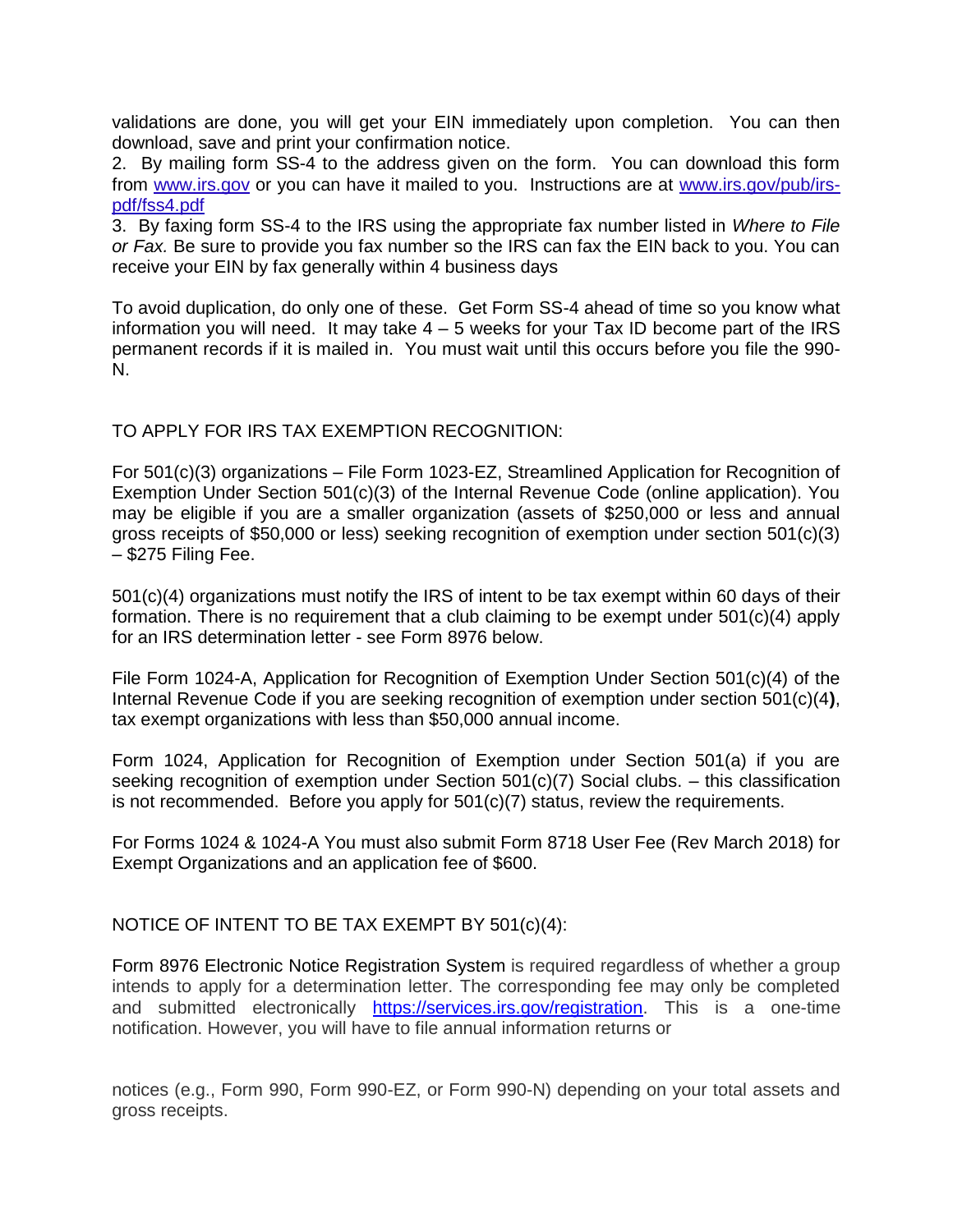A fee of \$50 (these fees may change, so check for current fees) must be submitted to Pay.gov within 14 days of submitting Form 8976 to complete your organization's notification. If you don't submit the fee within 14 days, your form will be rejected. The noncompliance penalty for late filing a Form 8976 is \$20 a day, up to \$5,000; and that penalty can be assessed against individual officers who fail to file the Form 8976 within a deadline set in a letter sent to them by the IRS.

In addition to submitting the Form 8976 notice,  $501(c)(4)$  applicants may also choose to file a complete Form 1024-A. Submission of a Form 1024-A does not relieve an organization of the requirement to submit a Form 8976.

## FILING ANNUAL REPORTS:

WA SECRETARY OF STATE ANNUAL NONPROFIT REPORT – You should receive a renewal form each year addressed to the last agent of record. You write the names and addresses of your officers on the form and send it, with \$10, to complete the renewal. Or, you can renew online https://ccfs.sos.wa.gov. You can do an Express Annual Report with or without changes. Failure to file this annual report by your expiration date will result in a \$25 delinquency fee and may result in administrative dissolution

IRS – ANNUAL FORM 990-N SUBMISSIONS – For tax-exempt groups with annual gross income of less than \$50,000.

Unless a club has previously filed a Form 990-N or applied to the IRS for a tax-exemption letter, the online system will not accept its Form 990-N until a club officer phones the IRS at 877-829-5500 (toll-free), but long on-hold times) and requests that the club's EIN be added to the exempt entities database, a process that takes about six weeks. After that, a club officer may file the Form 990-N. We suggest you not call that number if the club already has failed for three consecutive years to file the Form 990-N.

In 2006, Congress enacted a law that requires smaller tax-exempt groups annually to file online an "electronic postcard" called Form 990-N that essentially lets the IRS know that they still exist. It must be filed by the 15th day of the fifth month after the club's fiscal year ends. That law automatically revokes the tax exemption from clubs that fail for three consecutive years to file a Form 990-N notice or a Form 990-series return. Instructions are at [www.irs.gov/990n.](https://www.irs.gov/990n)

So if your club has failed for three consecutive years to file the Form 990-N, the club is no longer exempt from federal income tax, and it should be filing corporate tax returns using IRS Form 1120. While it is unlikely that the IRS would devote its limited resources to enforcement actions against a small club, if it should do so, the penalties and other consequences likely would destroy the club. If you contact the

IRS and confirm that the club has existed since before 2006, its agents will quickly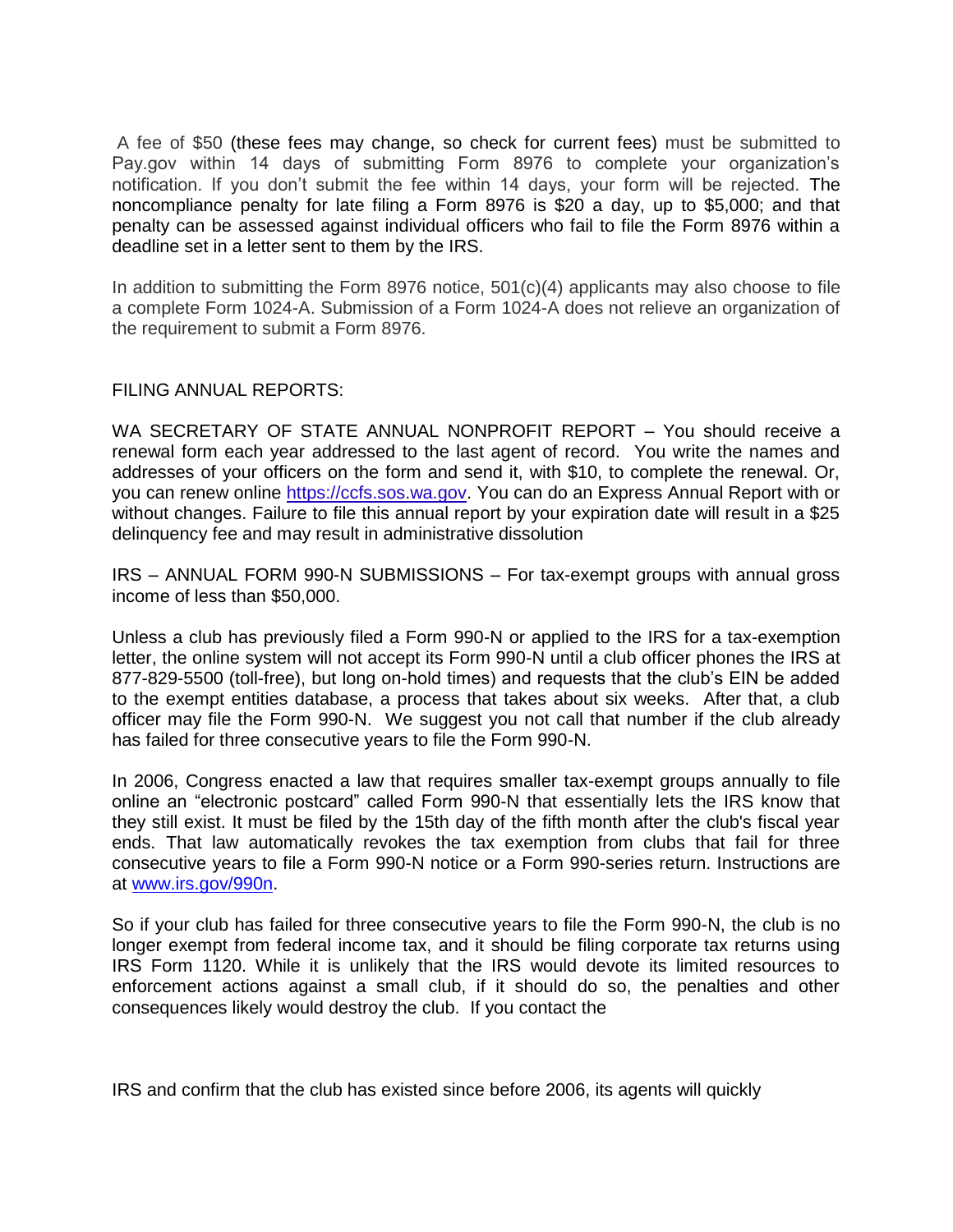recognize that it failed for at least 3 consecutive years after 2006 to file the Form 990-N and the IRS will cause the club's name to be published on its periodic listing of entities whose tax exemption was automatically revoked.

If your club's federal tax exemption has been automatically revoked because it failed for 3 consecutive years to file a Form 990-N, it may reinstate its exemption as a 501(c)(4) by applying with Form 1024-A (\$600 filing fee) for an IRS determination letter. The reinstatement process is complicated [\(www.irs.](http://www.irs/)gov/pub/irs-pdf/p4991.pdf). Existing clubs intending to be exempt under 501(c)(4) that have not filed at least one Form 990-N (or other Form 990) before July 2016 may be subject to onerous penalties for having failed to file the new Form 8976 (discussed below) by its initial deadline in September 2016.

If your club offers classes and demonstrations, and its governing documents limit its purpose to something like "educating the general public about and promoting the art and culture of square dance and related forms of dance" then it might reinstate its tax exemption by applying to the IRS for exemption under 501(c)(3) as an education group. Clubs may apply online using a new simple Form 1023-EZ (\$275 filing fee), but be sure to read the instructions to that form first and amend the club's governing document (articles of incorporation, or a constitution if unincorporated) to include specific language required those instructions. A club with an IRS 501(c)(3) exemption letter might get discounted charges for using schools and other public facilities, and discounted or free advertising from media outlets.

An alternative approach to coming into compliance is to form a new club (\$50) with a different legal name, get a new federal tax ID, file a one-time Form 8976 (\$50), and begin filing annual Form 990-Ns to be compliant as a new club.

# REINSTATEMENT OF A WASHINGTON NONPROFIT CORPORATION:

To reinstate nonprofit status you will need to go to the website [www.secstate.wa.gov/corps/nonprofitcorporations](http://www.secstate.wa.gov/corps/nonprofitcorporations) and create a new account, entering old information for the organization that you have available. The fee for reinstatement is listed as "calculated" on the website, so it will be determined once you have provided the necessary information.